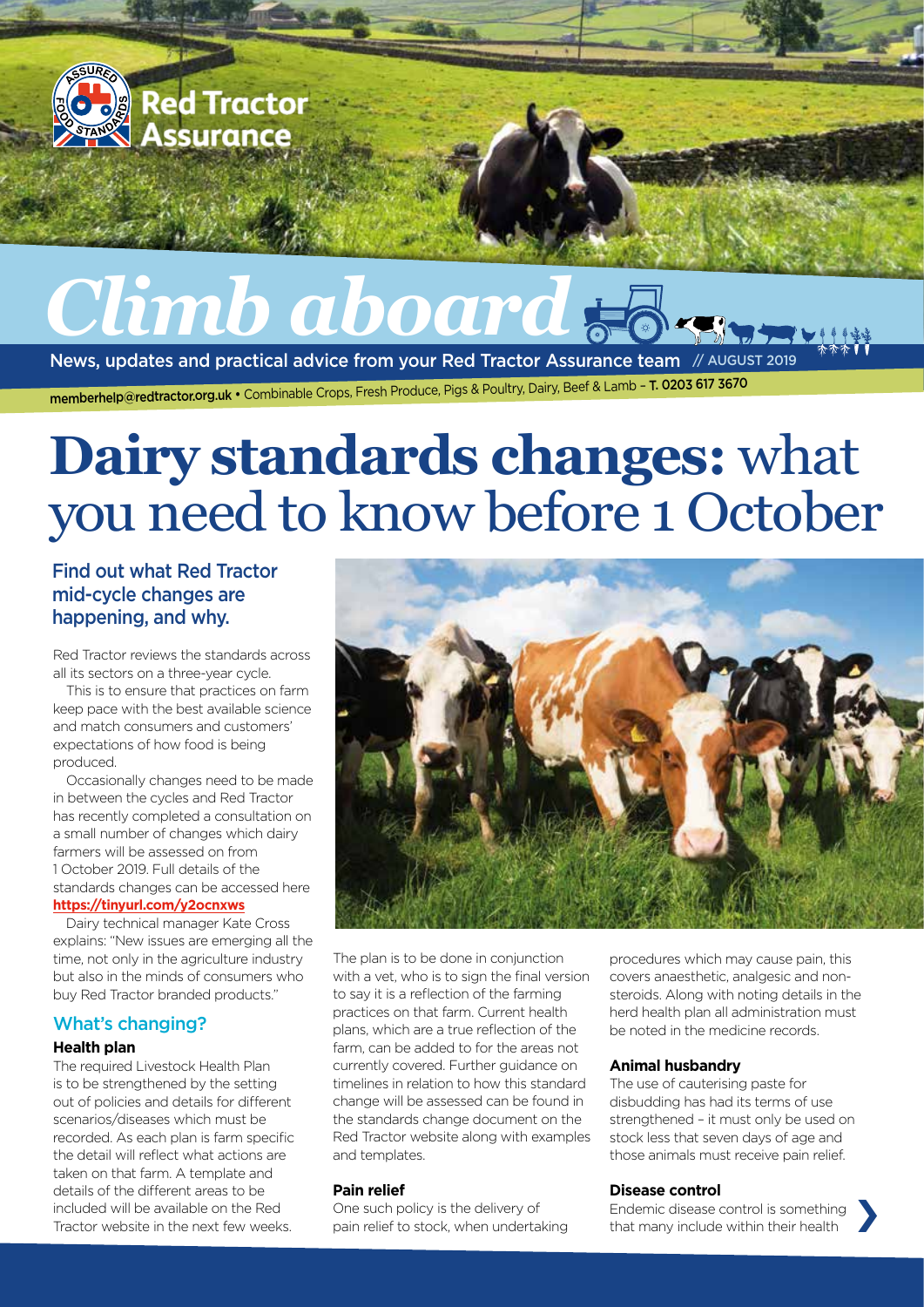

## › *Continued...*

plans, and there are a number of national schemes working to manage and eradicate some diseases. Within the new standards is a requirement that all members have a signed Johnes Action Plan, signed by a BCVA accredited Johnes Advisor.

The website **[www.actionjohnesuk.org](http://www.actionjohnesuk.org)** has a map of all the accrediated vets along with resources, advice and case studies of practical steps farmers have taken to eradicate Johnes from their herd.

The standard wording includes a 12-month derogation for members in Northern Ireland as equivalence of the national scheme to Action Johnes is worked through.

Members are also asked to demonstrate how they are taking action to eradicate BVD in their herds, for many this is being part of the national schemes while for others it will be via testing routes.

#### **Colostrum management**

The feeding of milk from known Johnes positive cows is a potential risk factor in the transfer of the pathogens to youngstock. Farms must not feed milk or colostrum from Johnes positive cows to youngstock which may potentially enter the dairy or beef breeding herd.

#### **Antibiotics and medicines**

Red Tractor members are already engaged with the industry actions looking to address the challenge posed by antimicrobial resistance. To provide further feedback the annual vet review will include focuses on any cascade/offlabel use of medicines plus alternative disease prevention strategies which will aim to reduce levels of disease and ensure the correct medicines are prescribed.

Records of medicine use will now also include teat sealants.

It has been decided that the standard relating to antibiotic failure will be

amended so that the prescribing vet is informed of each failure. As per the current standard these failures should be noted in the farm complaints record and the findings of the investigation noted.

#### **Medicine administration**

One person responsible for administering medicines (as displayed by entries in the medicine records) must have undertaken a training course on the safe use of medicines since 1 October 2016. The course undertaken must have covered topics such as medicine types, handling, administration, storage, recording and residue avoidance. There are numerous routes to undertake these types of courses from vet-led MilkSure to online from nationaltraining providers.

#### **Documents**

A plan should be in place outlining what action should be taken if



emergency situations arise which could present a risk to food safety, animal welfare and environmental protection, including telephone numbers and relevant persons. Inclement weather, the loss of assurance status or power failure are three examples. The plan should be displayed in a position available to all those involved in farm tasks. A template for this revised requirement from the plan can be found on the Red Tractor website.

#### **Milk production**

The standard relating to parlour cleanliness has been strengthened to take account of the industry requirements in relation to Maximum Residue Level of chlorates in milk. It is a requirement that a protocol for the wash phases of the parlour is available on farm. An example of the detail required can be found on the Red Tractor website.

### **Dairy standards changes webinar**

All Red Tractor's dairy members are invited to log on to a webinar on Thursday 12 September at 7pm to hear more about how and why the mid-cycle changes are taking place.

You can register for the webinar now via the link **<https://tinyurl.com/yylrromv>**Doing this now will ensure you get a reminder nearer the time.

It will be an opportunity to question Red Tractor's experts and find out more about some of the templates and resources at your disposal to make complying with the new standards as simple as possible.

Keep an eye on the Red Tractor website and follow **[@RTfarmers](https://twitter.com/rtfarmers)** on Twitter for more guidance on how we are working across the seector to ensure all have information on the changes.



## **UK Dairy Day: come and meet us**

Farmers are invited to meet the Red Tractor team at UK Dairy Day in Telford on 11 September.

Red Tractor's stand will be in the Sharing Knowledge Zone 1 on the first floor.

It provides an opportunity to ask the team about the continued evolution of the assurance scheme which has included a large-scale consumer advertising campaign and a tougher inspection regime for non-compliant farms.

Technical manager Kate Cross will be taking part in the seminar programme, speaking at 1pm in the Zone 1 seminar area outlining the mid-cycle standards changes outlined in this newsletter.

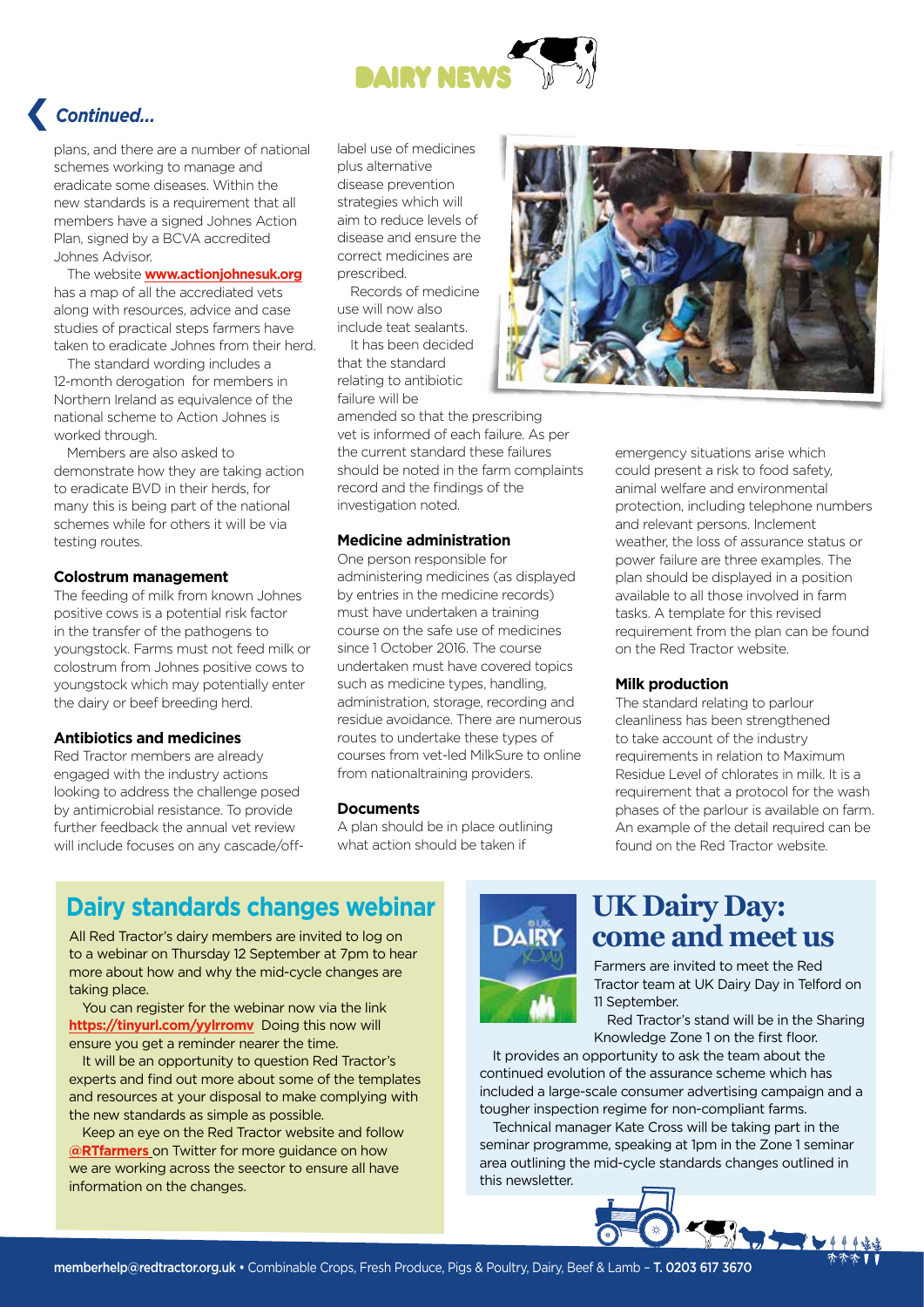## **Tips to avoiding Red Tractor non-conformances**

Red Tractor's dairy farmers are passionate about the cattle they look after, the businesses they run and the food they produce.

They work hard to ensure it meets the standards required by Red Tractor 365 days a year, and no-one likes to see a nonconformance recorded at assessment time.

As noted in the CEO comments on the next page, the number and nature of non-

#### Are the structures in the dairy and parlour in good order?

#### **Address:**

- Damaged doors
- Incomplete and pitted floors
- Rusty fixtures and fittings
- Damaged fed troughs

#### Is the housing looking tired and run down?

#### **Look out for:**

- Sharp edges
- **Electrical installations that hang low**
- **· Broken gates or pens**

#### Do you have an annual collation of antibiotics used on the farm?

#### **Record:**

- <sup>l</sup> Collated medicine use on an annual basis between two fixed dates
- Record by product name and total amount – be it bottle, mls or tubes
- This information will be needed by the vet to complete the annual herd health and performance review

#### Has the vet reviewed, discussed and signed your annual herd health and performance review?

#### **To do:**

• Complete on an annual basis

conformances noted at assessment has a bearing on whether the farm will be subject to an unannounced spot check

Analysis of the most common reasons for a non-conformance to be raised shows that maintenance and recording keeping are the more common issues.

Here are some of the more common findings and how to avoid having them raised.

• Medicine use must be reviewed ensure you use an updated template • Must be signed by your vet

#### Has your parlour, milk cooling system and tanks been maintained and routinely serviced?

#### **You need records of:**

• Annual service schedule and report • Spares and repairs invoices for any work undertaken between annual services

#### Are you controlling birds, rodents and insects?

#### **Ensure:**

• You have a site survey, regardless of method of control used

• The doors to the dairy are kept closed and when closed don't have gaps allowing access to vermin

• Feed storage areas are kept clean

• Drains are covered and potential access points are closed off

#### Are your dairy health and performance records up to date

#### **Collect and review records of:**

- Lameness
- Mastitis
- Culling rates voluntary and involuntary
- Calf mortality

#### Dairy cleanliness and hygiene needs to be maintained

#### **Take a look at:**

- Tank inlets and outlets for build-up of milk residue
- Exterior of tanks for dust and possible

**Red Tractor templates and checklists with this**  symbol **a** are available at **<https://tinyurl.com/y2pd9qex>**

- contaminants that may enter the tank
- Anything kept in the dairy that
- should not be there
- Walls and ceilings are kept clean and free from build-up of residues

#### Ensure the parlour and surrounding areas are keep clean from dirt build-up

- **Common issues are:**
- Cobwebs and dust on higher level pipes
- Dried on dirt on rump rails
- Troughs with a build-up of mould and dirt

#### Keep complete spray records of plant protection product applications **in**

- Recommendation sheets from agronomist
- Completed spray sheets sprayer operator completes with date, time, weather conditions etc
- If using a contractor, details of their sprayer NSTS number and NRoSo numbers

**Ensure you have:**

- 
-